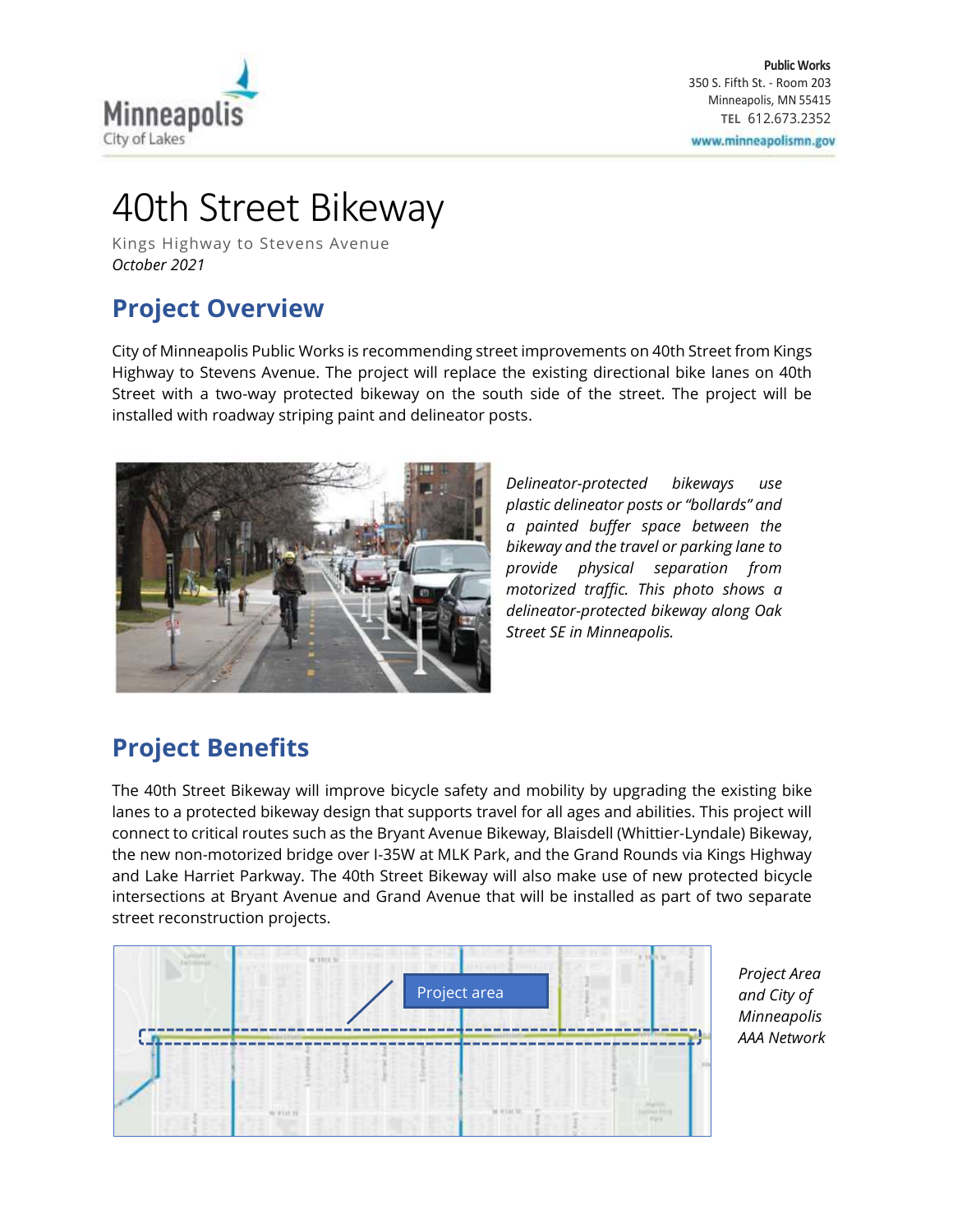

# **Timeline**

The 40th Street Bikeway will be installed upon completion of pavement restoration and maintenance work along 40th Street in the Summer 2022.

- October December 2021: Concept design and community engagement
- January March 2022: Detailed Engineering
- Summer 2022: Installation

### **Project Goals**

- Install a bicycle connection for all ages and abilities
- Improve safety and mobility for all modes of travel
- Maintain efficient traffic operations
- Accommodate access for residents, businesses, and visitors

### **More Information**

Project website: For more information on this project, visit the project website:

<https://www.minneapolismn.gov/government/projects/40th-st-bikeway/>

Contact: Dan Edgerton, Principal Transportation Planner (contractor) 612-207-57-22 | [dan.edgerton@minneapolismn.gov](mailto:dan.edgerton@minneapolismn.gov)

If you need other disability related accommodations or materials in an alternative format, please contact Dan Edgerton, Minneapolis Department of Public Works by November 19, 2021 by calling 612.277.5722 or email [dan.edgerton@minneapolismn.gov.](mailto:dan.edgerton@minneapolismn.gov) Deaf and hard-of-hearing persons may use a relay service to call 311 agents at (612) 673-3000. TTY users may call (612) 673-2157 or (612) 673-2626.

Attention: If you have any questions regarding this material please call 311

Hmong - Ceeb toom. Yog koj xav tau kev pab txhais cov xov no rau koj dawb, hu (612) 673-2800 Spanish - Atención. Si desea recibir asistencia gratuita para traducir esta información, llame al teléfono (612) 673-2700

Somali - Ogow. Haddii aad dooneyso in lagaa kaalmeeyo tarjamadda macluumaadkani oo lacag la' aan wac (612) 673-3500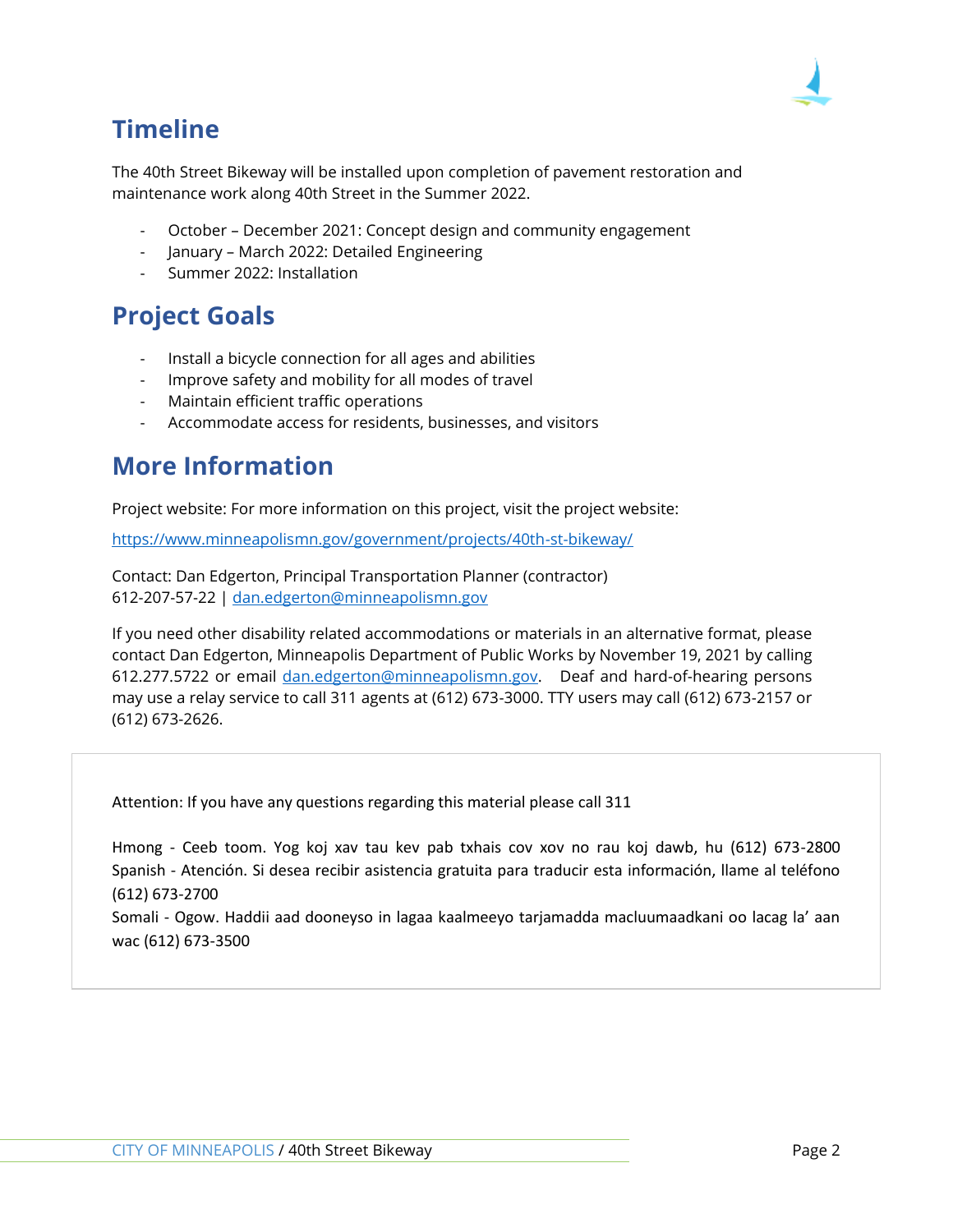

# **Existing Conditions**

40th Street has sidewalks and boulevards on both sides of the street, parking on one side of the street (except for two blocks), two on-street bike lanes, and two traffic lanes. The public right-of-way varies but is mostly 66 feet wide with approximately 40 feet of pavement within the curbs.



#### **Existing users**

Pedestrians, bicyclists, and bus riders make up 31% of the activity on 40th Street.

#### **Estimated number of daily users**



 $\overline{H}$  Transit users: 275 (pre-pandemic)

• Motor vehicles: 2.850

### **Recommended Street Design**

This project will create a two-way, protected bikeway on 40th Street from Kings Highway to Stevens Avenue. The bikeway will be installed by restriping the road within the existing curb lines and replacing the existing directional bike lanes with a new two-way facility on the south side of the street.